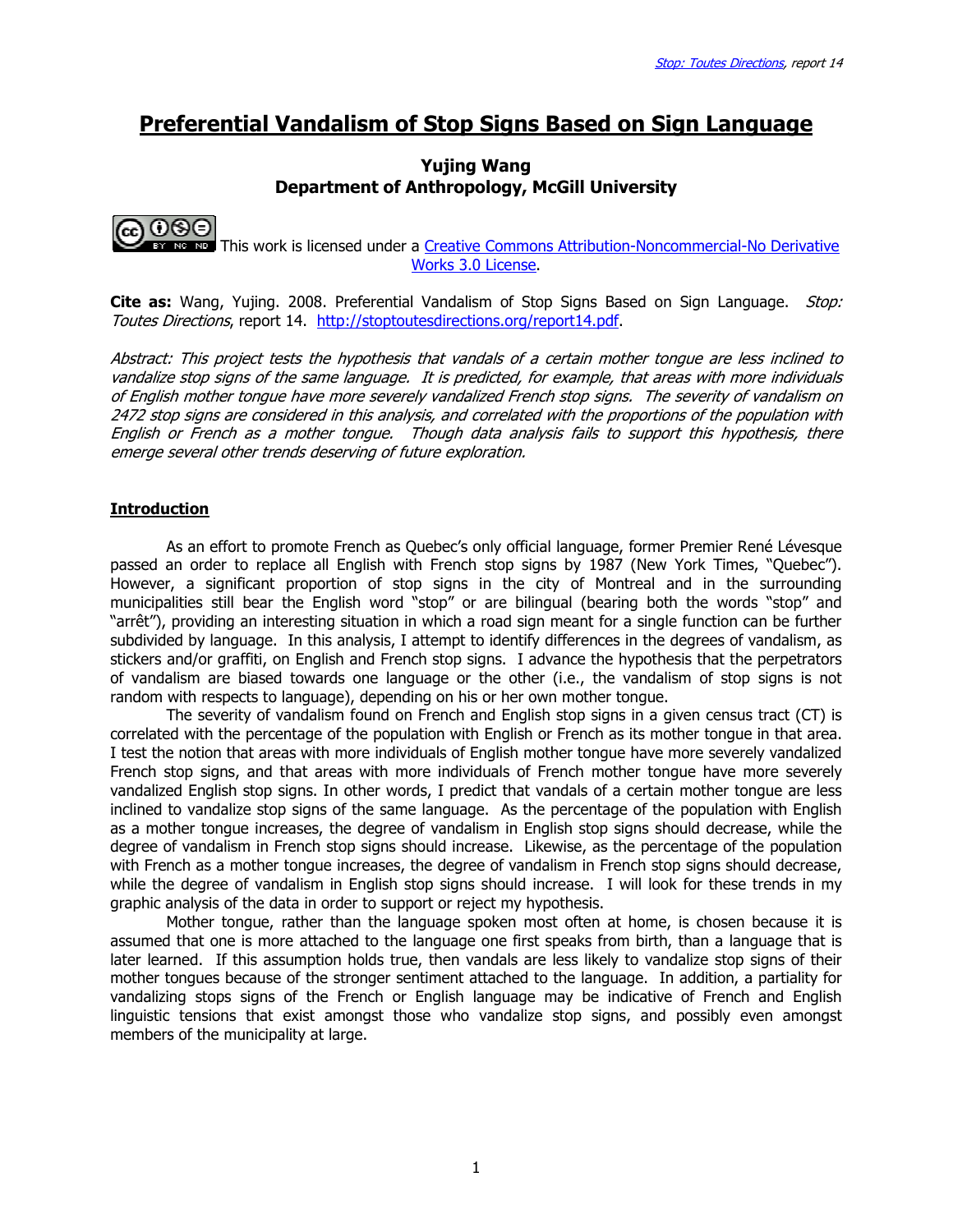#### **Methods**

 N=2816 stop signs in 73 census tracts were assessed, by visual inspection on a scale from 0-3 (3 being the most severe), for levels of wear, damage, and vandalism in terms of stickers and graffiti (see Figures 1-4 for examples of stop sign vandalism within each category). Graffiti is defined as any type of drawing or writing on the stop sign regardless of the medium used, though spray paint is most commonly utilized. It is worth mentioning that vandalism and wear can overlap, in that vandals may choose to scratch the stop sign rather than spray paint, write on, or paste it with stickers. Therefore, scratches and wear could indeed have resulted from vandalism rather than natural causes like weathering, but for the purposes of this study, vandalism is considered to be exclusively composed of graffiti and stickers, whether they are prominent, faded, or removed.

Levels of vandalism were defined on a scale of 0-3 according to the following guidelines:

- 0: None: No visible writing or stickers
- 1: Low: One sticker or one word covering no more than 20% of the surface
- 2: Mid: Two or more stickers/words, or one sticker/word covering 20-50% of the surface.
- 3: High: Three or more stickers/words, or 1-2 stickers/words covering 51%+ of the surface.

 In addition to vandalism, the number of horizontal crossbeam supports in the back of the stop sign, the language of the stop sign, luminescence, and the orientation of each stop sign at a given intersection were also recorded. Stop signs that were part of all-way stop sign intersections were indicated as such, though this information is irrelevant for my research question. Each stop sign was also photographed in the front, and as a general rule, the backs of stop signs were photographed only when vandalism was present. A "total vandalism assessment" (TVA) was calculated by the algebraic summation of vandalism in the front and back of the stop signs, so that the TVA ranges from 0-6 for each stop sign. The average degree of vandalism per stop sign was calculated as the sum of all TVAs, divided by the number of stop signs (Tables 2 and 3).

 N=344 stop sign data entries were ignored for various reasons. These include stop signs which were noted to be folded or hinged, as complete data about the vandalism on the front and back of these stop signs were not possible to obtain. I have also omitted stop signs for which vandalism data, either for the front or the back, was incomplete for any other reason. In addition, bilingual stop signs (bearing both the words "arrêt" and "stop") are ignored; my project focuses on stop signs which are dichotomously either French or English, for stop signs which are both French and English further complicates the data analysis I need to perform. Future analyses may choose to incorporate them for another purpose.

 Each stop sign was then correlated to a 2006 census tract (CT) as compiled by Statistics Canada (Statistics Canada, "Census Tract Profiles"). Since my research question concerns only the number of people who have French or English as their mother tongues (hitherto referred to as "mother tongue data"), only such data was recorded for each CT. Data concerning members of the population with neither English nor French as their mother tongue are not included for this analysis.

 In an effort to create units of study with adequate sample sizes, multiple CTs were combined into "CT sets", so that each CT set has a minimum of n=150 and a maximum of n=300 stop signs (Table 1; Appendix A). In addition, CTs were combined in such a way that each CT set contains between 20% and 50% of the total as English stop signs, with the exception of CT 4620370.00, which had n=276 stop signs (after justified eliminations from the data set) and was not combined with any other CT to form a CT set (Appendix B). Formation of CT sets was done so that comparisons between English and French stop signs, and the vandalism they may display, can be done for each unit of study, for many CTs were comprised exclusively of either French or English stop signs (Appendix B). CT 4620370.00 stands alone as one CT set because weighted averages of vandalism data for each CT set was not taken, so that a CT containing stop signs as numerous as CT 4620370.00 (n= 276) would have had as much contribution to the vandalism final average as a CT of only 60 stop signs. Therefore, it was most sensible not to combine CT 4620370.00 with any other CT.

 After formation of CT sets, mother tongue data was pooled together for each CT set, so that the mother tongue data of each CT set is an algebraic sum of its individual CT components. Such a method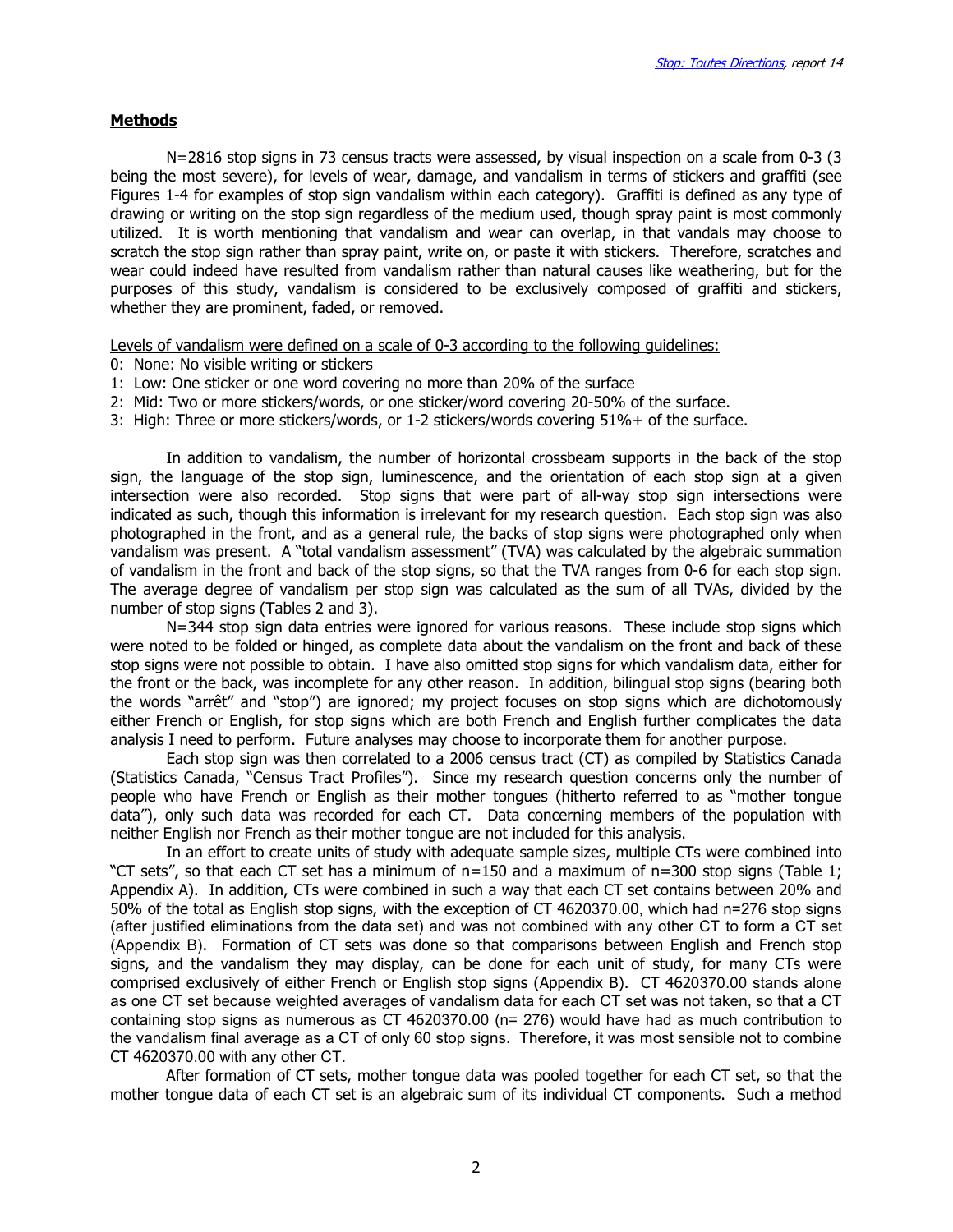of pooling smaller sample units into larger, more practical units has been previously found to be of use (Sullivan, 1992). However, while Sullivan combined units based on spatial continuity, I have pooled CTs in a fashion that allows for 20-60% of stop signs in each CT set to be English (Table 3).

 Consideration of the CT data necessitates further elimination of stop sign data from the population that I analyze for this study. For example, the mother tongue data for several CTs (CTs 4620130.00, 4620057.00) could not be retrieved from Statistics Canada, for they were omitted "to further protect the confidentiality of individual respondents' personal information." (Statistics Canada, "X area"). In addition, CTs containing 5 or fewer stop signs were omitted, for during the pooling of CTs into CT sets, population statistics from such CTs with drastically fewer stop signs would be algebraically added to CTs of with many more stop signs. It is statistically unsound that the data from such CTs with drastically fewer stop signs be weighed as equal to that of CTs with more far stop signs. A weighted average, in which CTs with more stop signs contribute more to the study of mother tongues per CT set, can be done, but for this study this step is avoided; my goal is to detect a significant difference in the degrees of vandalism on French and English stop signs, and a difference, if significant, should be detectable by the methods I employ.

I am aware that there is an extreme outlier in the stop sign population distribution, again, CT 4620370.00, with a number of stop signs (n=276) nearly 6 standard deviations greater than the mean number of stops signs per CT tract (Table 1; Appendix A). Fortunately, this is the only existing extreme outlier and I will allow its data to be incorporated, for omitting this outlier would mean dismissing a significant proportion of the data (11.2% of the finalized stop sign pool).

 After all necessary eliminations from the data, a total of n= 2472 stop signs remain to be studied from 65 CTs (Appendices B and C). Of these, 1008 are in English and 1464 are in French, and these were grouped into 12 CT sets (data summarized in Table 3; raw data available in Appendix B). There has not been a significant alteration to the distribution of the original data even after all the previously mentioned and justified eliminations ( $p=0.94$ , Table 1; Appendix A.). In addition, the average degree of vandalism on French and English stop signs has not been significantly altered after my eliminations  $(p=0.72$  for English stop signs,  $p=0.59$  for French stop signs,  $p=.40$  for all stop signs, Table 2).

The remaining stop sign data is then graphed to find correlations between the percentage of the population who have English and French as their mother tongues, and the degree of vandalism on French and English stop signs (Figures 5 and 6).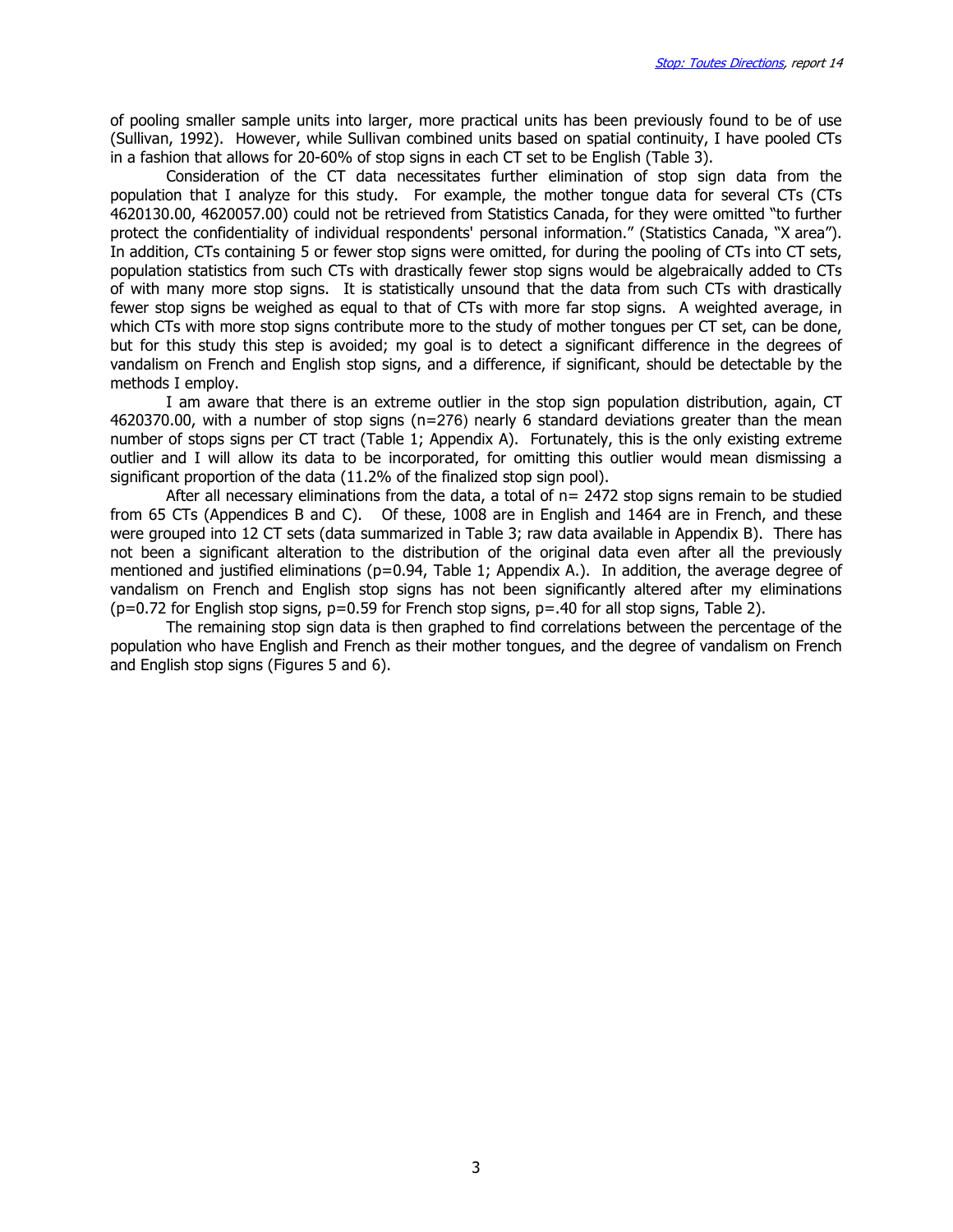# **Results**

.



An example of a stop sign for which severity of vandalism would be categorized as "0": No visible writing or stickers.

See Appendix C for more information on this stop sign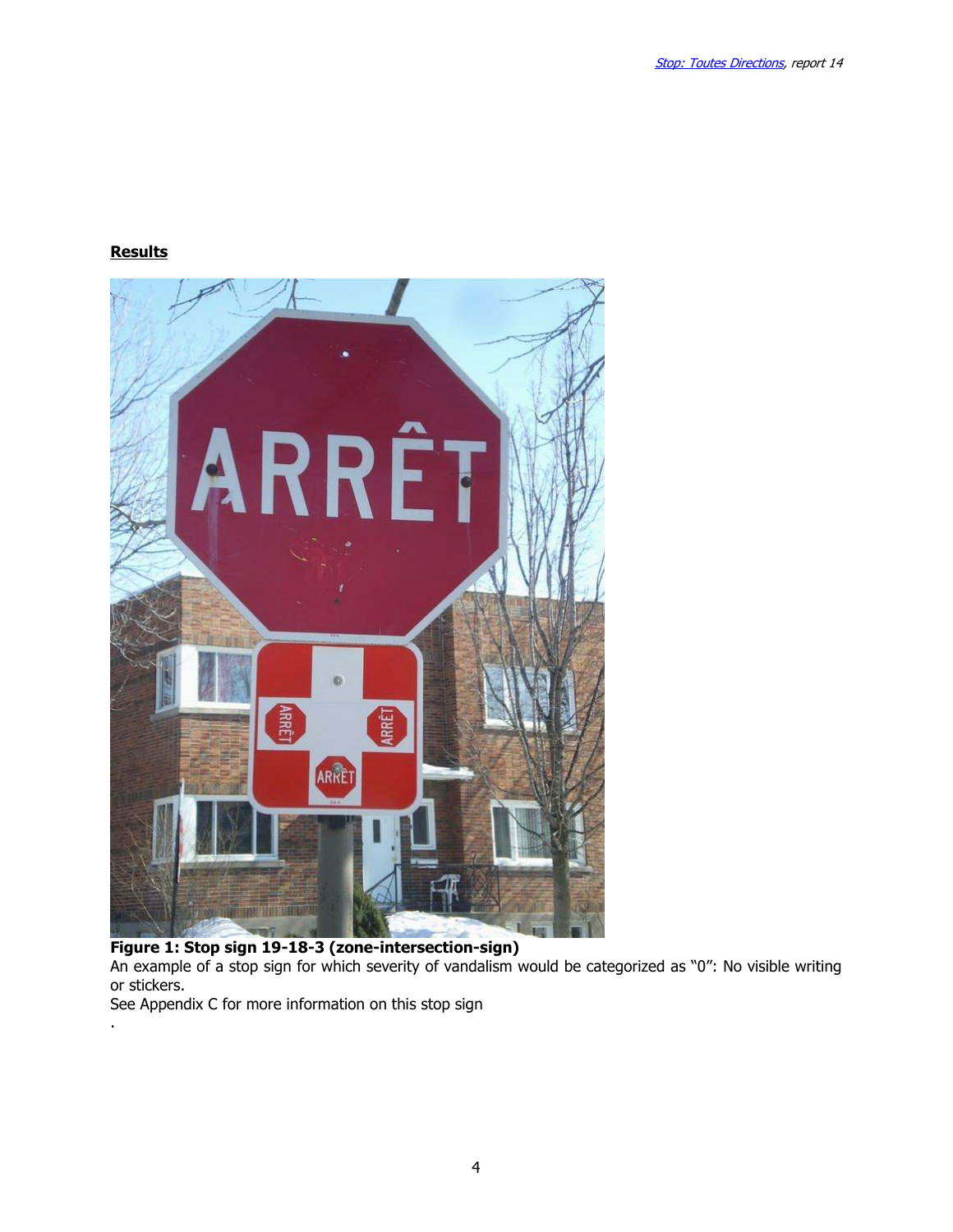

# Figure 2: Stop sign 31-11-1 (zone-intersection-sign)

An example of a stop sign for which severity of vandalism would be categorized as "1": One sticker or one word covering no more than 20% of the surface See Appendix C for more information on this stop sign.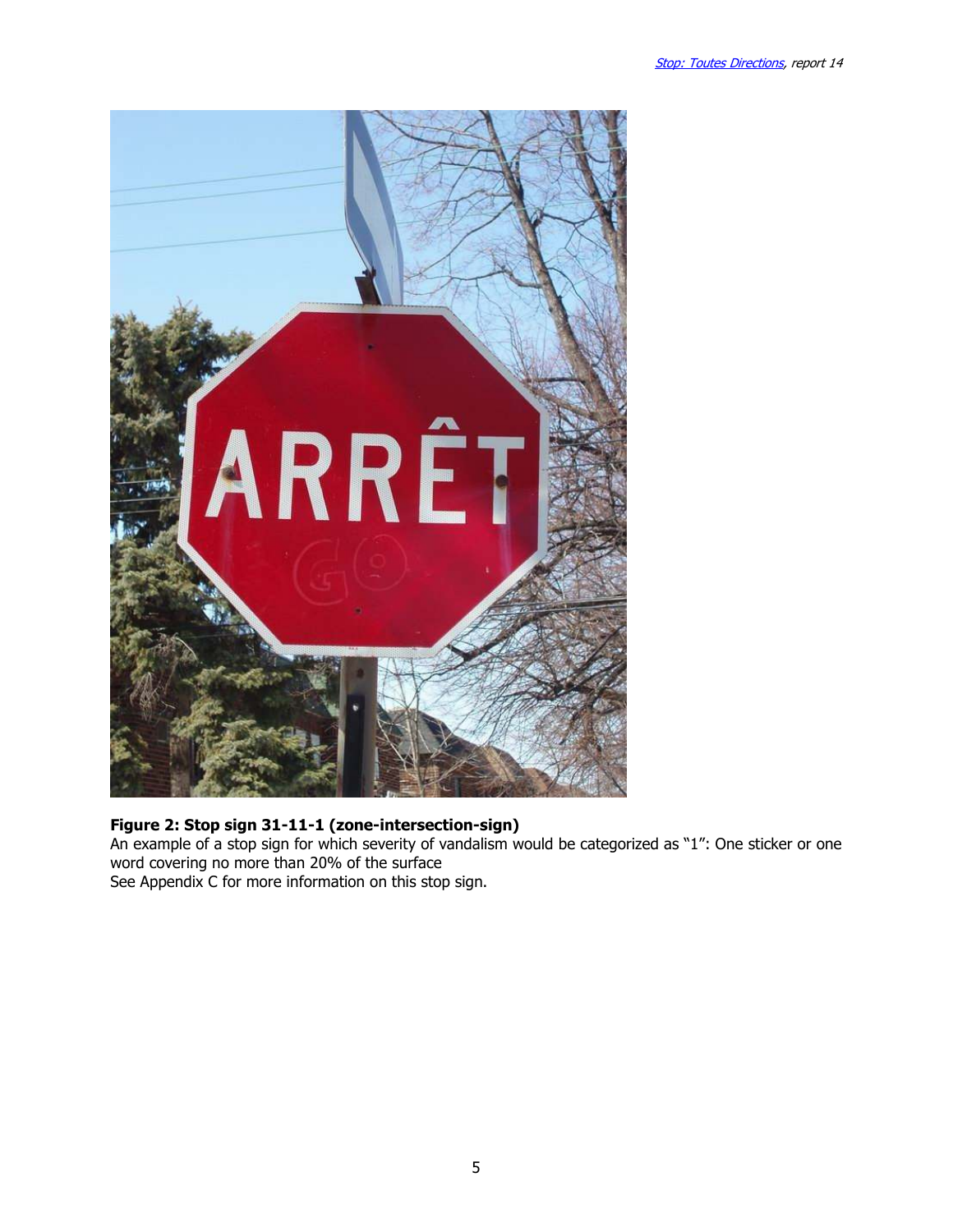

# Figure 3: Stop sign 21-19-4 (zone-intersection-sign)

An example of a stop sign for which severity of vandalism would be categorized as "2": Two or more stickers/words, or one sticker/word covering 20-50% of the surface. Team mate Katherine Tong is seen taking field notes in the background.

See Appendix C for more information on this stop sign.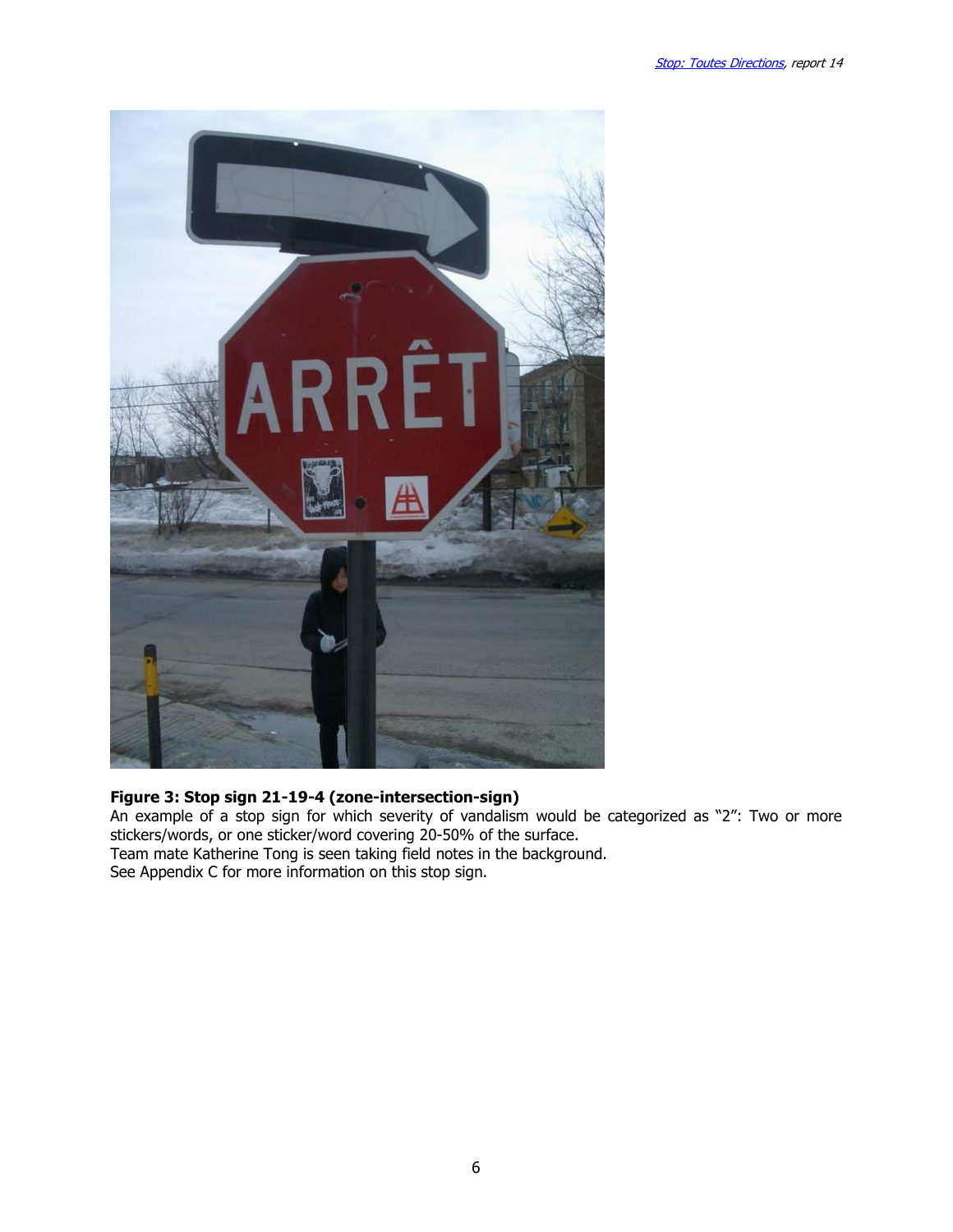



An example of a stop sign for which severity of vandalism would be categorized as "2": Three or more stickers/words, or 1-2 stickers/words covering 51%+ of the surface.

This stop sign is an example of how lighting and weather conditions can affect categorization of vandalism on the stop sign. Though the grafitti on the top of the stop sign is prominent, faded writing below the word "stop" would have been more easily missed if the lighting was dim, or if it was raining. See Appendix C for more information on this stop sign.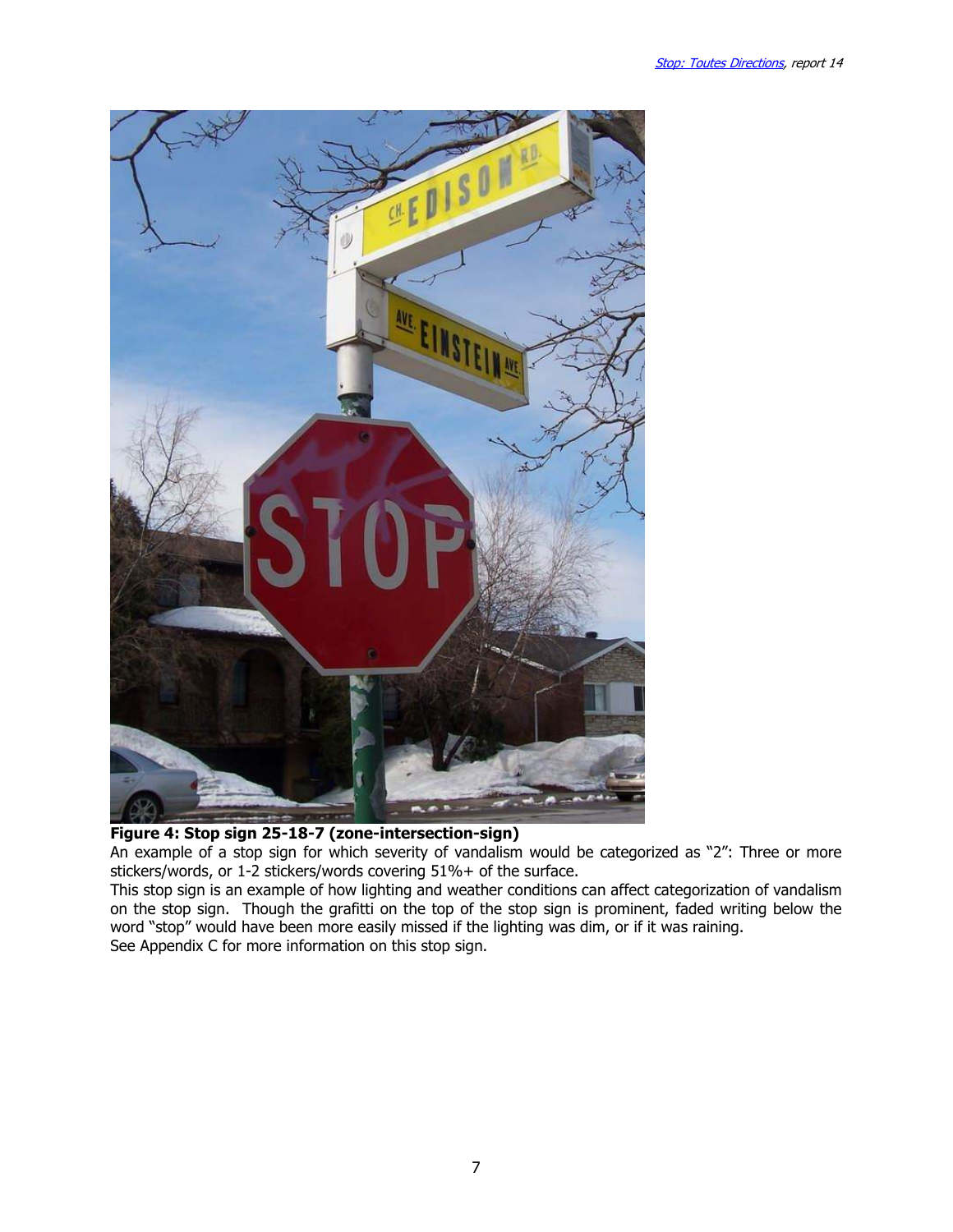|                                                            | <b>Before Eliminations</b>        | <b>After Eliminations</b>         |        |  |  |  |
|------------------------------------------------------------|-----------------------------------|-----------------------------------|--------|--|--|--|
|                                                            | (total $#$ stop signs: $N=2816$ ) | (total $#$ stop signs: $N=2472$ ) |        |  |  |  |
| Min.                                                       | 1.00                              | Min.                              | 6.00   |  |  |  |
| 1st Qu.                                                    | 13.00                             | 1st Qu.                           | 15.00  |  |  |  |
| Median                                                     | 24.00                             | Median                            | 24.00  |  |  |  |
| Mean                                                       | 38.58                             | Mean                              | 38.00  |  |  |  |
| 3rd Qu.                                                    | 55.00                             | 3rd Qu.                           | 52.00  |  |  |  |
| Max.                                                       | 341.00                            | Max.                              | 276.00 |  |  |  |
| Standard                                                   | 46.07                             | Standard                          | 39.96  |  |  |  |
| deviation                                                  |                                   | deviation                         |        |  |  |  |
| Total $#$ of                                               | 73                                | Total $#$ of CTs                  | 65     |  |  |  |
| CTs                                                        |                                   |                                   |        |  |  |  |
| Comparison of CTs before and after eliminations: $p = .94$ |                                   |                                   |        |  |  |  |

### Table 1: Distribution data for the number of stop signs in each CT

Distribution data for both before and after justified eliminations are given. Refer to Appendix A for raw data and box-plots from which these values are derived.

|                  |            |                                             | <b>Before Eliminations</b> |            | <b>After Eliminations</b>             |                      |                   |
|------------------|------------|---------------------------------------------|----------------------------|------------|---------------------------------------|----------------------|-------------------|
|                  |            | (total # stop signs: N=2816)                |                            |            | (total # stop signs: N=2472)          |                      |                   |
| Language         | TOTAL # of | Average                                     | Standard                   | TOTAL #    | Average                               | Standard             | Comparison of     |
| of Stop          | Stop Signs | Degree of                                   | deviation                  | of Stop    | Degree of                             | deviation            | Average Degree of |
| Sign             |            | Vandalism                                   |                            | Signs      | Vandalism                             |                      | Vandalism per     |
|                  |            | per stop sign                               |                            |            | per stop                              |                      | Stop Sign, Before |
|                  |            |                                             |                            |            | sign                                  |                      | and After         |
|                  |            |                                             |                            |            |                                       |                      | Eliminations      |
| <b>English</b>   | 1013       | 0.363                                       | 0.831                      | 1008       | 0.350                                 | 0.796                | $P = 0.72$        |
|                  |            |                                             |                            |            |                                       |                      |                   |
| <b>French</b>    | 1522       | 0.588                                       | 1.108                      | 1464       | 0.568                                 | 1.060                | $P = 0.59$        |
|                  |            |                                             |                            |            |                                       |                      |                   |
| <b>Bilingual</b> | 221        | 0.439                                       | 0.826                      | Eliminated | Eliminated                            | Eliminated           | N/A               |
|                  |            |                                             |                            |            |                                       |                      |                   |
| Other*           | 60         |                                             |                            | Eliminated | Eliminated                            | Eliminated           | N/A               |
| Grand            | 2816       | 0.502                                       | 0.960                      | 2472       | 0.479                                 | 1.001                | $P = 0.40$        |
| <b>Total</b>     |            |                                             |                            |            |                                       |                      |                   |
|                  |            | The significance of the difference in total |                            |            | The significance of the difference in |                      |                   |
|                  |            | degrees of vandalism on French vs.          |                            |            | total degrees of vandalism on French  |                      |                   |
|                  |            | English Stop signs is p<0.0001 (two-        |                            |            | vs. English Stop signs is p<0.0001    |                      |                   |
|                  |            |                                             | tailed T test).            |            |                                       | (two-tailed T test). |                   |
|                  |            |                                             |                            |            |                                       |                      |                   |

### Table 2: Summary of stop sign data, by Language and Vandalism

A comparison is made between stop sign data before and after eliminations from the data.

\*"Other" refers to stop signs for which the language was unable to be determined. Most of these stop signs were hinged and folded, and vandalism data on these stop signs are incomplete, for the vandalism on the front of the stop sign was inaccessible. Therefore, an average degree of vandalism was not calculated for stop signs that fall into the "other" category.

Refer to Appendix C for raw data on stop signs after eliminations.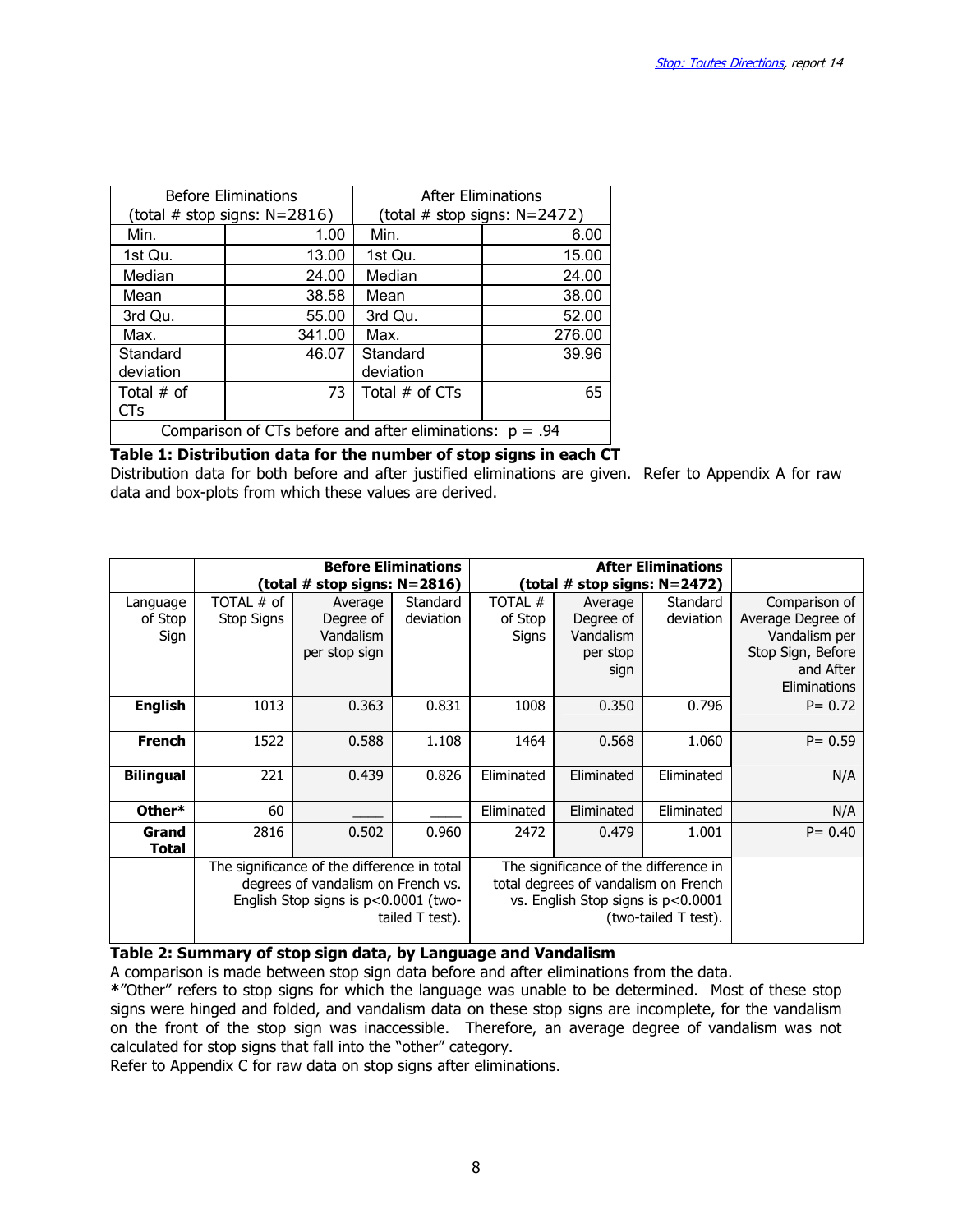| CT Set #  | <b>Mother Tongue</b> |          | Average Degree of Vandalism per Stop Sign |                   |  |  |  |
|-----------|----------------------|----------|-------------------------------------------|-------------------|--|--|--|
|           | % English            | % French | <b>English Stop Signs</b>                 | French Stop Signs |  |  |  |
|           | 33.14%               | 23.56%   | 0.358621                                  | 0.928223          |  |  |  |
| 2         | 28.40%               | 28.82%   | 0.150133                                  | 0.941413          |  |  |  |
| 3         | 24.42%               | 31.94%   | 1.386364                                  | 0.785478          |  |  |  |
| 4         | 27.65%               | 35.71%   | 0.655172                                  | 1.006108          |  |  |  |
| 5         | 35.02%               | 19.96%   | 0.326923                                  | 0.533607          |  |  |  |
| 6         | 27.68%               | 32.78%   | 0.837838                                  | 0.508484          |  |  |  |
| 7         | 40.02%               | 23.16%   | 0.307692                                  | 0.598608          |  |  |  |
| 8         | 36.08%               | 12.77%   | 0.125832                                  | 0.317180          |  |  |  |
| 9         | 38.84%               | 21.15%   | 0.141941                                  | 0.194063          |  |  |  |
| 10        | 34.34%               | 24.50%   | 0.621053                                  | 0.602564          |  |  |  |
| 11        | 49.30%               | 19.63%   | 0.266667                                  | 0.154472          |  |  |  |
| 12        | 60.90%               | 13.87%   | 0.067460                                  | 0.178571          |  |  |  |
| Avg of CT |                      |          |                                           |                   |  |  |  |
| sets      | 36.32%               | 23.99%   | 0.437141333                               | 0.56239759        |  |  |  |

#### Table 3: Summary of CT Sets

The values presented here were used to create Figure 5 and 6. Raw data utilized for this table can be found in Appendix B.



Figure 5: % Population with French as Mother Tongue vs. Average Degree of Vandalism on French and English Stop Signs.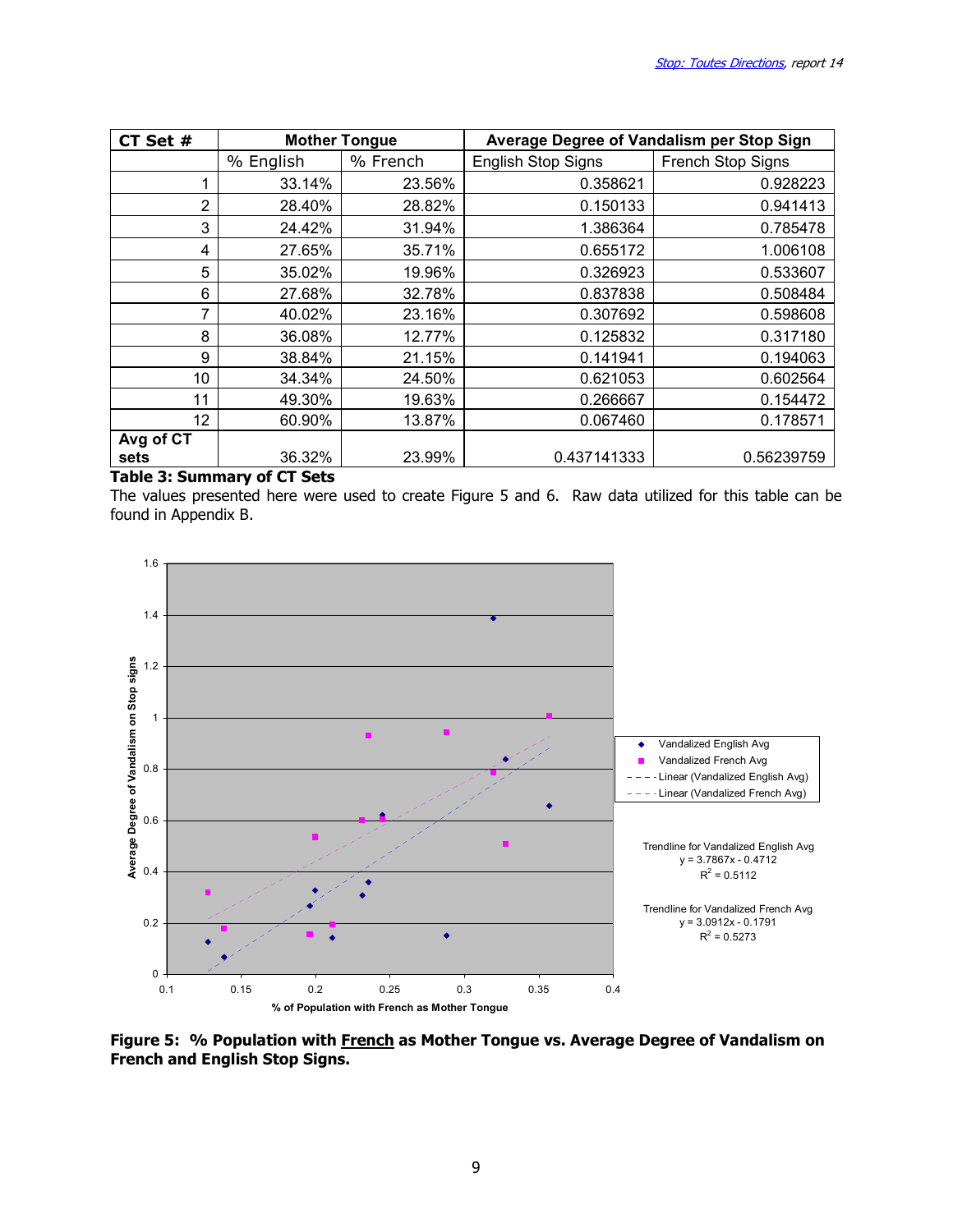Linear trendlines and r<sup>2</sup> values added for the graphs of both French and English stop sign average degrees of vandalism. In both cases, r is positive, indicating a positive relationship between the X and Y variables; r²>0.5 for both trendlines, indicating a moderately good fit of the data to the trendline. Refer to Table 3 for the data used to create this graph.



#### Figure 6: % Population with **English as Mother Tongue vs. Average Degree of Vandalism on** French and English Stop Signs.

Linear trendlines and  $r<sup>2</sup>$  values added for the graphs of both French and English stop sign average degrees of vandalism. R² for vandalized English average is 0.3836, indicating a weaker fit than that of the trendline for vandalized French averages ( $r^2$  = 0.5464). In both cases, however, the correlation between X and Y variables is positive.

Refer to Table 3 for the data used to create this graph.

#### **Discussion**

 Before analysis of the results begins, there needs to be mention of the arbitrariness with which the stop sign data were collected. Every stop sign was assessed visually and by numerous different groups of surveyors, and in transferring qualitative observation into numerical data, personal preferences could certainly have been introduced. Each group may have interpreted the guidelines for assessing vandalism, which were previously given in this report, differently from another group. In addition, stop signs were surveyed during different times of the day, in different days and in different weather conditions, all of which were not controlled for and may have introduced bias into the assessment of vandalism on each stop sign. During sunny days, for example, faded stickers and faded or smudged graffiti would be more visible than during days of rain or during the times of day when sunlight is not as prominent (Figure 4 gives an example). In addition, degrees of vandalism and degrees of wear can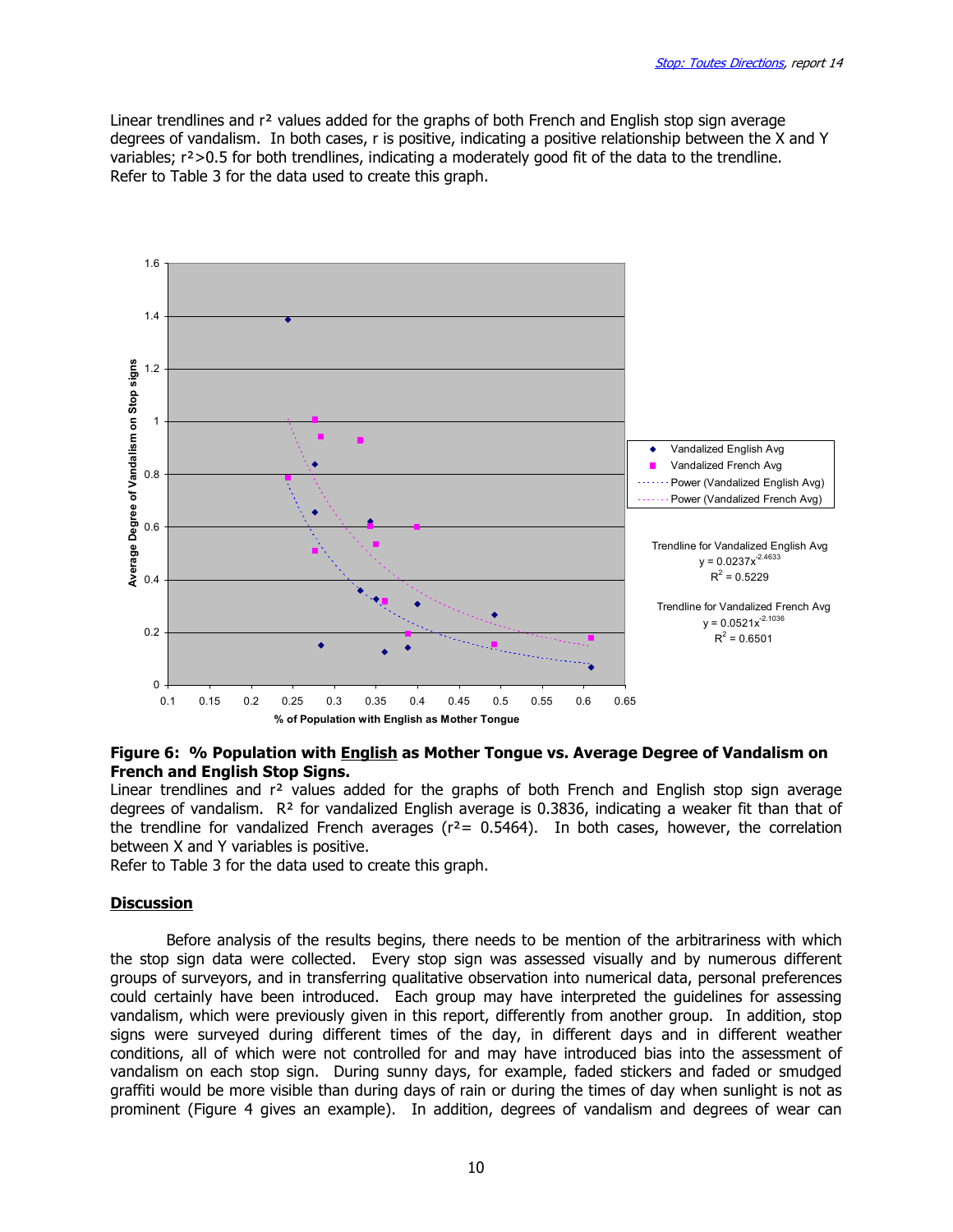overlap, in that vandals may choose to scratch the stop sign rather than spray paint it or paste it with stickers. Therefore, scratches and wear could indeed have resulted from vandalism, but each group may have interpreted and classified these characteristics of wear versus vandalism differently. Despite these issues, however, the large number of stop signs surveyed and the effort invested into surveying each stop sign justifies serious consideration of the data, which, though imperfect, is substantial.

As previously discussed, n= 344 stop signs were eliminated from the original data compilation for various reasons. Though this elimination did not cause a significant differences between the original and finalized data pools (( $p=0.72$  for English stop signs,  $p=0.59$  for French stop signs,  $p=.40$  for all stop signs, Table 2), it certainly resulted in alterations which I cannot fully account for. My report should thus be regarded as a harbinger of general trends in the relationship between stop sign vandalism and stop sign language, and future reports can perform further analysis in which stop sign data eliminations are minimized or done so in a more controlled fashion.

There is, furthermore, an underlying assumption in my research that stop signs within each CT were vandalized by the occupants of the same CT, and that vandals from one CT did not migrate into a neighbouring CT to vandalize stop signs there. This assumption was made because of the necessity of correlating CT census data to its corresponding CT, and the inability, during this study, of tracking vandals and their migration patterns. Within legal limits of personal privacy, future studies can certainly follow the paths and travelling habits of the perpetrators of vandalism to observe what proportion of vandalism within and beyond a CT were done by the same person.

 We move now to a consideration of the data results, which fail to support my hypothesis that vandals of a certain mother tongue are less inclined to vandalize stop signs of the same language. Rather, the results suggest that as the percentage of the population with French as their mother tongue increases, degrees of vandalism on *both* English and French stop signs also increase (Figure 5). Conversely, as the percentage of the population with English as their mother tongue increases, degrees of vandalism on *both* English and French stop signs decrease (Figure 6). Though the fit of the trendline is not very strong for any of the graphs, (r²<0.7 for all graphs, Figures 5 and 6), the general increasing or decreasing nature of the graphs is still apparent and cannot be dismissed. Furthermore, English stop signs overall tend to be less vandalized than French stop signs (English stop signs: 0.35; French stop signs: 0.568. p<0.0001, Table 2; in addition, the average English stop sign vandalism trendline falls below the average French stop sign vandalism trendline, in both Figures 5 and 6).

 Though not predicted for in my hypothesis, the observation of such trends between mother tongue and the language of the vandalized stop signs is intriguing, and I will offer some thoughts and possible questions for future study. It may be that the dominant mother tongue in a CT is only a marker of some other underlying cause behind the vandalism; for example, the prevalence of schools in the district that happen to be mostly French, and economic status differences in the individuals who occupy French versus English dominated areas can both contribute to vandalism of stop signs in a given area. It is also possible that CTs dominated by those of English mother tongue belong to wealthier municipalities, which can afford to replace stop signs more rapidly as they become vandalized, for vandalized stop signs may be unsightly and can lower property value. It can be tested whether stop signs close to schools, and thus are located in close proximity to members of a certain age group, and in economically disadvantaged districts are also more heavily vandalized.

 I am aware that others may have done studies pertinent to the correlation between presence of schools and distributions of vandalism, as well as correlations between average financial income and vandalism within a CT. What remains to be done, then, is a consolidation of this data in a meta-analysis that ties together all observed trends between vandalism and various community parameters, including factors such as average age, income, and population density. Indeed, the factors behind stop sign vandalism must not be as simple as the percentage of speakers of a certain mother tongue in a given area. Future studies may even examine the effects of non-English and non-French speakers in a CT and relate these factors to the degrees of vandalism.

 Another observation from my research is the phenomenon of both degrees French and English stop sign vandalism rising and falling together, with respects to both mother tongues as the X-axis variable (Figures 5 and 6). While this certainly contradicts my hypothesis, which proposed that English stop sign vandalism should fall as French stop sign vandalism rose and vice versa with respects to mother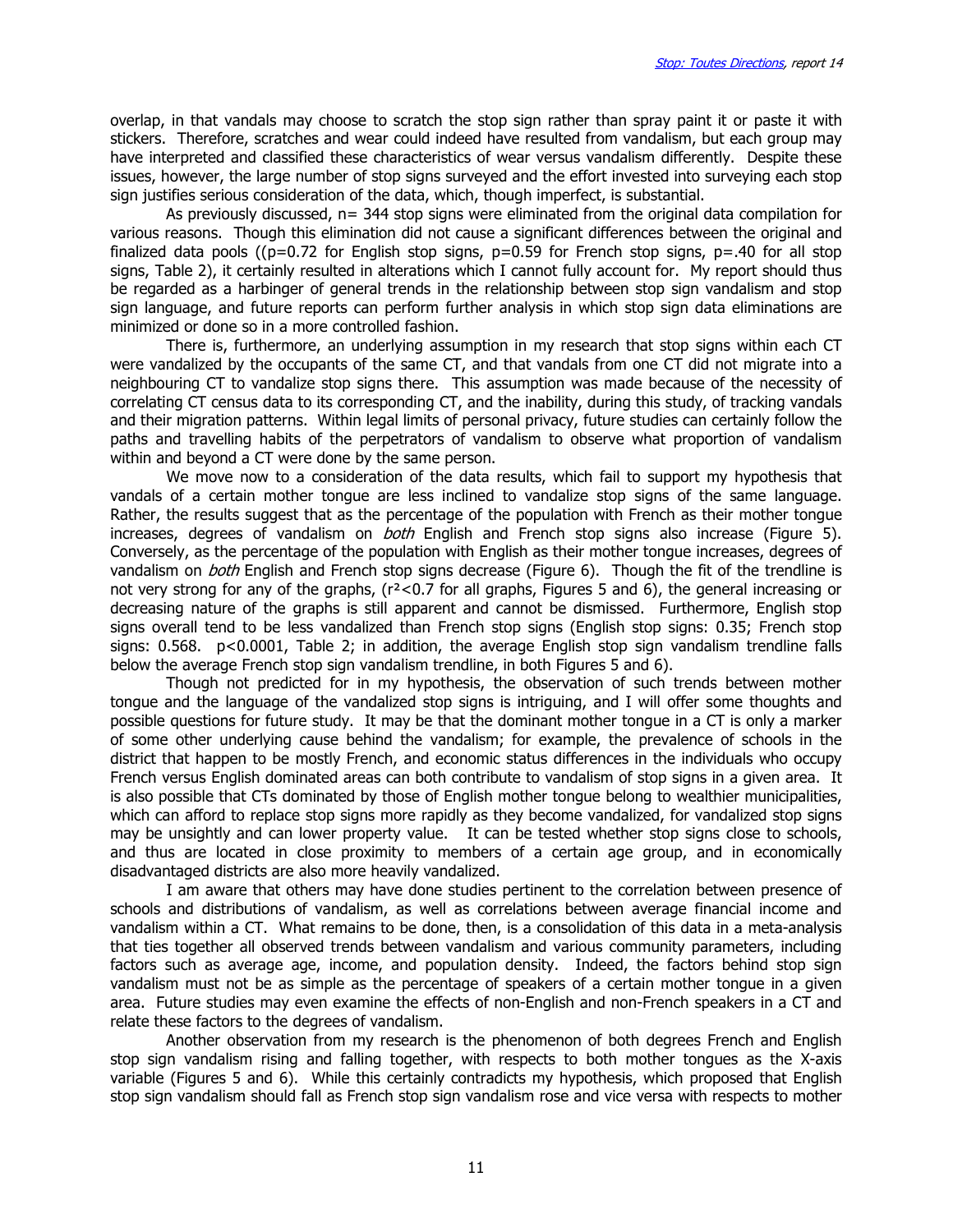tongues, it is worthy to discuss why this parallel relationship between English and French stop sign vandalism exists. The data results suggest that language does not influence perpetrators of vandalism when they select stop signs to work upon. The accessibility of the stop sign surfaces, in term of height off the ground, another sign placed against the back of the stop sign, and branches or other obstacles obstructing the view of the stop sign can all hinder attempts at vandalism. Likewise, stop signs are possibly spared from vandalism in areas lacking pedestrian sidewalks, or in areas with heavy traffic and thus more danger to pedestrians. The activity of police and other law enforcement officials, as well as the number of on-lookers who might catch the perpetrator in the act, can also act to deter vandalism. More research into this matter is certainly suggested. It is possible that, through this analysis, the optimal positioning of stop signs and road signs in general can be deduced so that sign vandalism can be reduced for any given municipality.

 Finally, there is the observation that French stop signs are in general more heavily vandalized than are English stop signs (English stop sign vandalized average: 0.350; French stop signs vandalized average: 0.568. p<0.0001, Table 2). This is yet another issue which, though beyond the exploration of this research topic, deserves to be addressed and can be further pursued. Population parameters previously mentioned, such as mean income and educational backgrounds of those living in a given CT, may interplay and integrate into a complex explanation for the higher incidence of vandalized stop signs. We may ask questions such as: are CTs dominated by those who speak English as a mother tongue wealthier? Did the occupants of these CTs also obtain higher degrees of education? Are more wealthy municipalities less likely to have vandalism? Do higher degrees of education correlate with wealthier occupants in a given CT? Lastly, do the municipalities or CTs dominated by those of English mother tongue have higher proportions of English stop signs, than those dominated by those of French mother tongue? We may hypothesize, as an integration of all these questions, that there are more English stop signs in English neighbourhoods, which are also more wealthy and less likely to have vandalism (or can replace vandalized stop signs more readily); it results, therefore, that English stop signs will have less vandalism than French stop signs in general. Indeed, these questions are numerous. A meta-analysis combining the works of several stop sign projects, as well as more research, will be needed to begin addressing these issues.

### **References**

- "Quebec Calling a Halt To English Stop Sign," New York Times, May 14, 1982. http://query.nytimes.com/gst/fullpage.html?res=9402E5DA1538F937A25756C0A964948260 (accessed April  $11<sup>th</sup>$ , 2008).
- Statistics Canada: Canada's National Statistical Agency. "Census Tract (CT) Profiles, 2006 Census." http://www12.statcan.ca/english/census06/data/profiles/ct/Index.cfm?Lang=E (accessed April 11th, 2008).
- Statistics Canada: Canada's National Statistical Agency. "X area and data suppression." http://www12.statcan.ca/english/census06/data/profiles/ct/Flags.cfm?Lang=E&CTNAME=0057%2 E00&CANAME=Montr%E9al&PRNAME=Quebec&Flag=x (accessed April 11th, 2008)

Sullivan III, Alan P. "Investigating the Archaeological Consequences of Short-Duration Occupations," American Antiquity 57:1 (Jan., 1992): 99-115. http://links.jstor.org/sici?sici=0002-

7316%28199201%2957%3A1%3C99%3AITACOS%3E2.0.CO%3B2-V

#### **Acknowledgements**

 I would like to thank my team mates Katherine Tong, Liza Zimanyi, and Alison Vadnais for being vigilant and of good nature through all the long hours of fieldwork. I thank William Jinfu Xu for input and advice in the preliminary stages of this project, and Peter Wen for his extensive support throughout. And finally, I thank Professor Stephen Chrisomalis. Without his tireless energy, which pushed and guided my teammates and I to the finish, this project would not have been possible.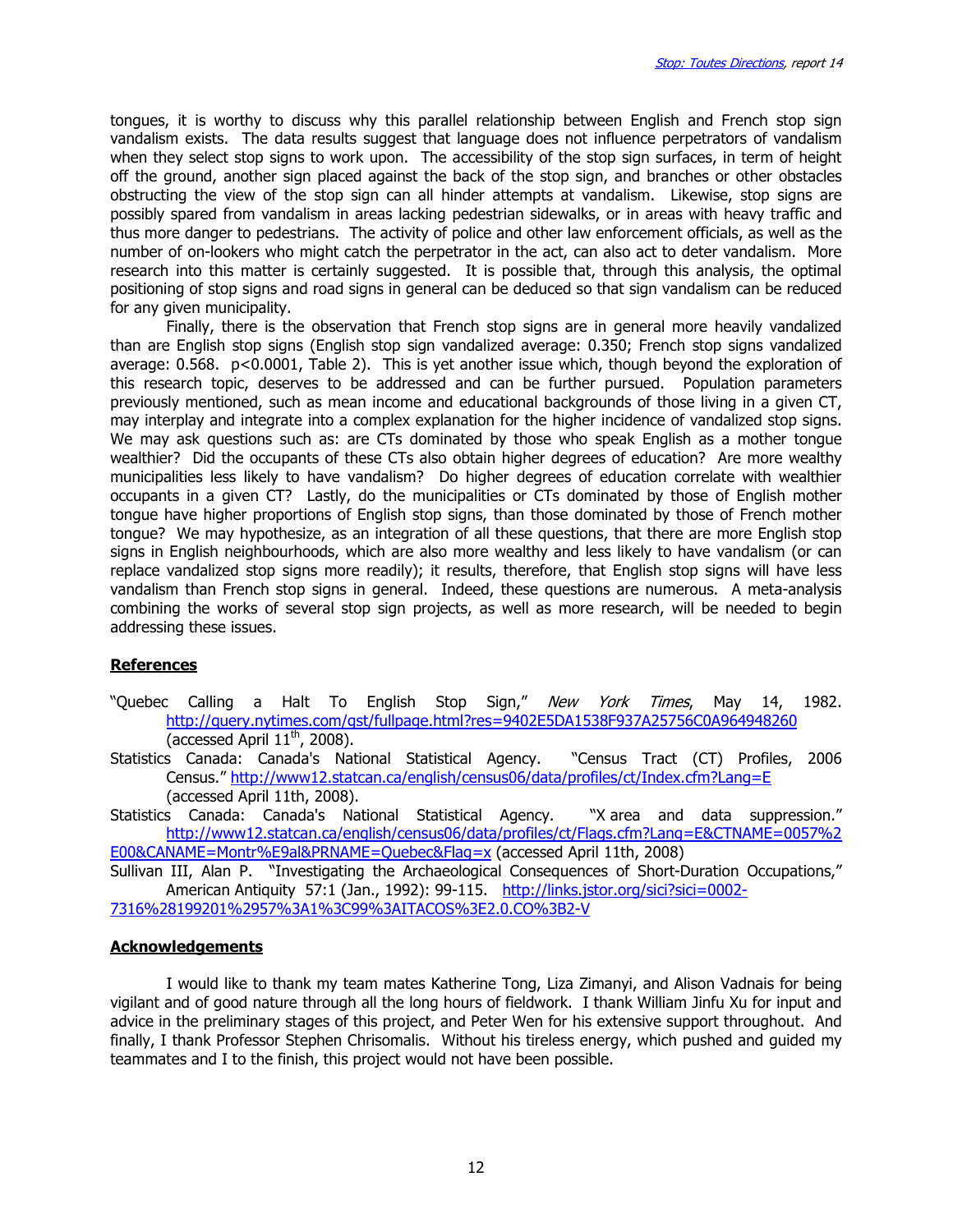# Appendix A: Comparison of CTs, Before and After Justified Eliminations from Total Compiled **Data**

(See attached pdf file)

#### Appendix B: Raw Data for CT sets

|               |                    |                    |               |        | Vandalized      | Vandalized     |         |        |              |
|---------------|--------------------|--------------------|---------------|--------|-----------------|----------------|---------|--------|--------------|
|               | <b>CT</b>          |                    |               |        | English         | French         | MT      | MT     | Population   |
| CT SET 1      | $(462$ xxxx.xx $)$ | Signs              | English       | French | Avg             | Avg            | English | French | Total        |
|               | 0063.00            | 6                  | 0             | 6      |                 | 0.333333       | 165     | 80     | 340          |
|               | 0065.01            | 10                 | 0             | 10     |                 | 0.5            | 1,210   | 945    | 6,170        |
|               |                    |                    |               |        |                 | 0.8333333      |         |        |              |
|               | 0065.02            | 6                  | $\pmb{0}$     | 6      |                 | 33             | 900     | 505    | 2,580        |
|               |                    |                    |               |        |                 | 1.3333333      |         |        |              |
|               | 0066.01            | 9                  | 0             | 9      |                 | 33             | 660     | 445    | 2,555        |
|               |                    |                    |               |        |                 | 1.1666666      |         |        |              |
|               | 0095.00            | 6                  | 0             | 6      |                 | 67             | 1,005   | 445    | 2,030        |
|               |                    |                    |               |        |                 | 0.5616438      |         |        |              |
|               | 0099.00            | 73                 | 0             | 73     |                 | 36             | 2,110   | 1,365  | 4,715        |
|               |                    |                    |               |        |                 | 0.8571428      |         |        |              |
|               | 0106.00            | 7                  | 0             | 7      |                 | 57             | 555     | 725    | 1,860        |
|               |                    |                    |               |        |                 | 0.1666666      |         |        |              |
|               | 0107.00            | 6                  | 0             | 6      |                 | 67             | 455     | 360    | 1,370        |
|               | 0138.00            | 8                  | 0             | 8      |                 | 1.625          | 585     | 645    | 2,000        |
|               | 0060.00            | 8                  | 0             | 8      |                 | 2.5            | 105     | 505    | 1,715        |
|               | 0061.00            | 9                  | 0             | 9      |                 | 0.333333       | 115     | 270    | 510          |
|               |                    |                    |               |        | 0.5172413       |                |         |        |              |
|               | 0350.00            | 29                 | 29            |        | 79              |                | 1,025   | 455    | 2,265        |
|               | 0382.01            | 49                 | 49            |        | 0.2             |                | 1,610   | 720    | 3,570        |
|               |                    |                    |               |        |                 |                |         |        |              |
|               |                    |                    |               |        | 0.7172413       | 10.210452      |         |        |              |
| <b>TOTALS</b> |                    | 226                | 78            | 148    | 79              | 69             | 10500   | 7465   | 31680        |
| Percentag     |                    | $\pmb{\mathsf{X}}$ | 0.3451<br>327 | 0.6548 |                 |                | 0.3314  | 0.2356 |              |
| es            |                    |                    |               |        |                 |                |         |        |              |
|               |                    |                    |               | 673    |                 |                | 39394   | 37626  | X            |
|               |                    |                    |               |        |                 |                | 807.69  | 574.23 | 2436.923     |
| Averages      |                    |                    |               |        | 0.358621        | 0.928223       | 2308    | 0769   | 077          |
|               |                    |                    |               |        |                 |                |         |        |              |
|               |                    |                    |               |        | Vandalized      | Vandalized     |         |        |              |
|               | <b>CT</b>          |                    |               |        | English         | French         | MT      | MT     | Population   |
| CT SET 2      | $(462$ xxxx.xx $)$ | Signs              | English       | French | Avg             | Avg            | English | French | <b>Total</b> |
|               |                    |                    |               |        |                 | 0.6153846      |         |        |              |
|               | 0097.02            | 14                 |               | 14     |                 | 15             | 1,090   | 485    | 3,410        |
|               |                    |                    |               |        |                 | 0.7272727      |         |        |              |
|               | 0117.00            | 11                 |               | 11     |                 | 27             | 725     | 440    | 4,155        |
|               |                    |                    |               |        |                 | 0.0666666      |         |        |              |
|               | 0115.01            | 15                 |               | 15     |                 | 67             | 530     | 680    | 2,005        |
|               | 0137.00            | 16                 |               | 16     |                 | 1.5625         | 365     | 375    | 1,050        |
|               |                    |                    |               |        |                 | 0.8666666      |         |        |              |
|               | 0110.00            | 15                 | $\mathbf{1}$  | 14     | $\pmb{0}$       | 67             | 1,095   | 1,075  | 3,865        |
|               | 0103.00            | 18                 |               | 18     |                 | $\overline{2}$ | 920     | 1,000  | 2,410        |
|               |                    |                    |               |        |                 | 1.4705882      |         |        |              |
|               | 0133.00            | 12                 |               | 12     |                 | 35             | 545     | 1,075  | 2,410        |
|               |                    |                    |               |        |                 | 0.2222222      |         |        |              |
|               | 0135.00            | 18                 |               | 18     |                 | 22             | 220     | 1,045  | 1,675        |
|               | 0383.01            | 38                 | 38            | 0      | 0.3002665<br>65 |                | 1,270   | 685    | 2,820        |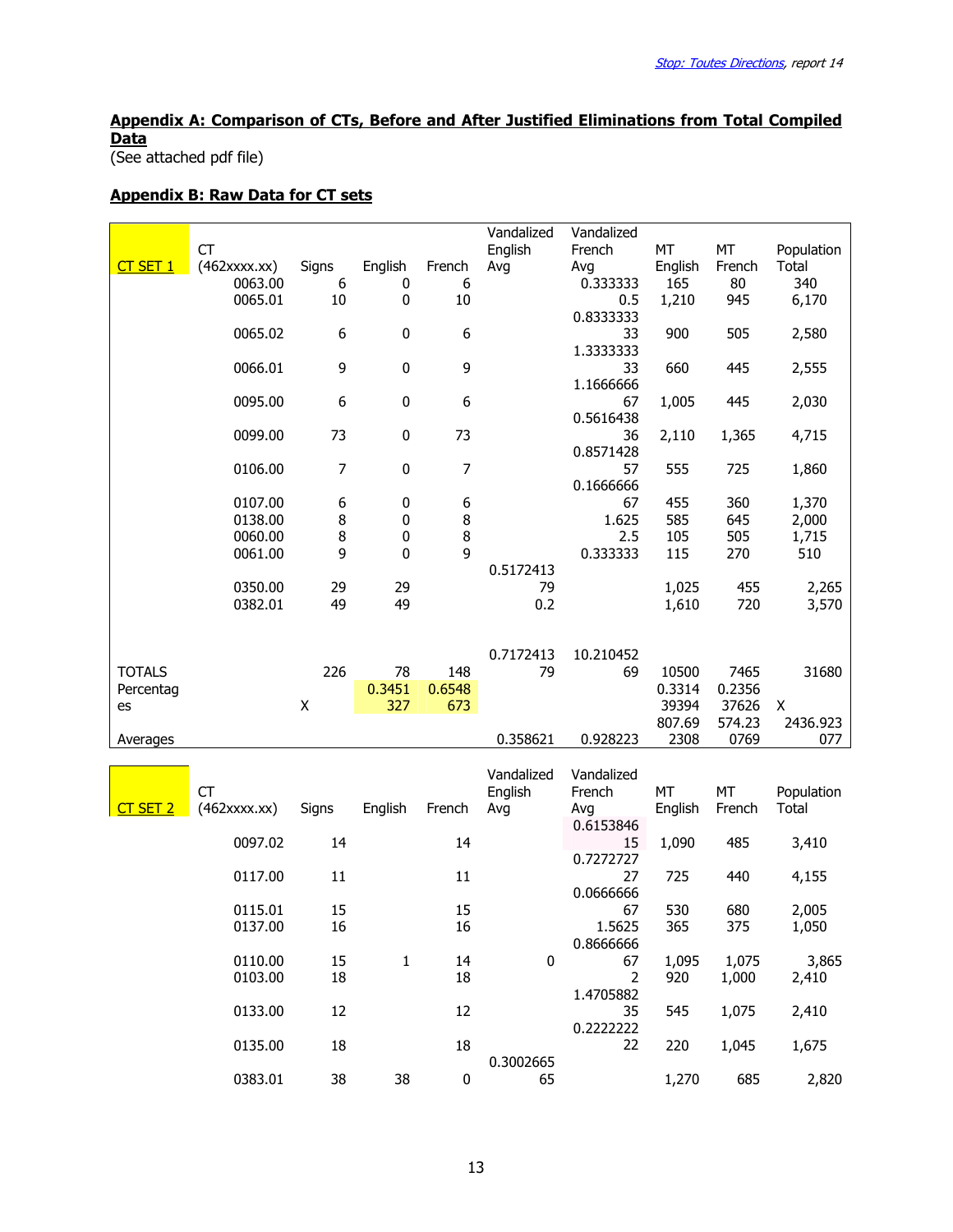| <b>TOTALS</b><br>Percentag<br>es |                                 | 157<br>X | 39<br>0.2484<br>076 | 118<br>0.7515<br>924 | 0.3002665<br>65              | 7.5313011<br>33                          | 6760<br>0.2840<br>33613 | 6860<br>0.2882<br>35294 | 23800<br>X                 |
|----------------------------------|---------------------------------|----------|---------------------|----------------------|------------------------------|------------------------------------------|-------------------------|-------------------------|----------------------------|
| Averages                         |                                 |          |                     |                      | 0.150133                     | 0.941413                                 | 751.11<br>1111          | 762.22<br>2222          | 2644.444<br>444            |
| $CT$ SET 3                       | <b>CT</b><br>$(462$ xxxx.xx $)$ | Signs    | English             | French               | Vandalized<br>English<br>Avg | Vandalized<br>French<br>Avg<br>1.2105263 | MT<br>English           | MT<br>French            | Population<br><b>Total</b> |
|                                  | 0056.00                         | 19       | 0                   | 19                   |                              | 16                                       | 105                     | 305                     | 1,175                      |
|                                  | 0058.00                         | 11       | $\pmb{0}$           | 11                   |                              | 1.5454545<br>45                          | 80                      | 475                     | 950                        |
|                                  | 0066.02                         | 22       | 0                   | 22                   |                              | 0.2272727<br>27                          | 145                     | 425                     | 765                        |
|                                  | 0096.00                         | 13       | 0                   | 13                   |                              | 1.4166666<br>67<br>0.5294117             | 880                     | 735                     | 2,125                      |
|                                  | 0097.01                         | 19       | 0                   | 19                   |                              | 65                                       | 2,095                   | 1,045                   | 6,255                      |
|                                  | 0115.02                         | 12       | 0                   | 12                   |                              | 0<br>0.1578947                           | 915                     | 2,295                   | 5,855                      |
|                                  | 0120.00                         | 19       | 0                   | 19                   |                              | 37<br>1.3888888                          | 1,005                   | 720                     | 3,915                      |
|                                  | 0161.00                         | 18       | 0                   | 18                   |                              | 89                                       | 180                     | 1,095                   | 1,945                      |
|                                  | 0163.00                         | 18       | 0                   | 18                   |                              | 0.5931864<br>1                           | 955                     | 1,225                   | 3,060                      |
|                                  | 0352.00                         | 43       | 43                  |                      | 1.3863636<br>36              |                                          | 1,390                   | 485                     | 2,655                      |
|                                  |                                 |          |                     |                      |                              |                                          |                         |                         |                            |
| <b>TOTALS</b><br>Percentag<br>es |                                 | 194<br>X | 43<br>0.2216<br>495 | 151<br>0.7783<br>505 | 1.3863636<br>36              | 7.0693020<br>56                          | 7750<br>0.2700<br>34843 | 8805<br>0.3067<br>94425 | 28700<br>X                 |
| Averages                         |                                 |          |                     |                      | 1.386364                     | 0.785478                                 | 775.00<br>0000          | 880.50<br>0000          | 2870.000<br>000            |
|                                  | СT                              |          |                     |                      | Vandalized                   | Vandalized                               |                         |                         |                            |
| CT SET 4                         | $(462$ xxxx.xx $)$              | Signs    | English             | French               | English<br>Avg               | French<br>Avg                            | MT<br>English           | MT<br>French            | Population<br>Total        |
|                                  | 0059.00                         | 23       | 0                   | 23                   |                              | 1.6521739<br>13                          | 160                     | 725                     | 1,325                      |
|                                  | 0105.00                         | 23       | 0                   | 23                   |                              | 0.7391304<br>35                          | 1,110                   | 1,460                   | 3,270                      |
|                                  | 0108.00                         | 23       | 0                   | 23                   |                              | 0.4347826<br>09                          | 1,600                   | 1,265                   | 3,725                      |
|                                  | 0112.02                         | 17       | 0                   | 17                   |                              | 0.1764705<br>88                          | 1,120                   | 315                     | 4,370                      |
|                                  | 0132.00<br>0139.00              | 23<br>24 | 0<br>0              | 23<br>24             |                              | 1.4090909<br>09<br>1.625                 | 1,040<br>580            | 1,785<br>1,695          | 4,480<br>3,120             |
|                                  | 0355.00                         | 61       | 61                  | $\pmb{0}$            | 0.6551724<br>14              |                                          |                         |                         |                            |
|                                  |                                 |          |                     |                      | 0.6551724                    | 6.0366484                                |                         |                         |                            |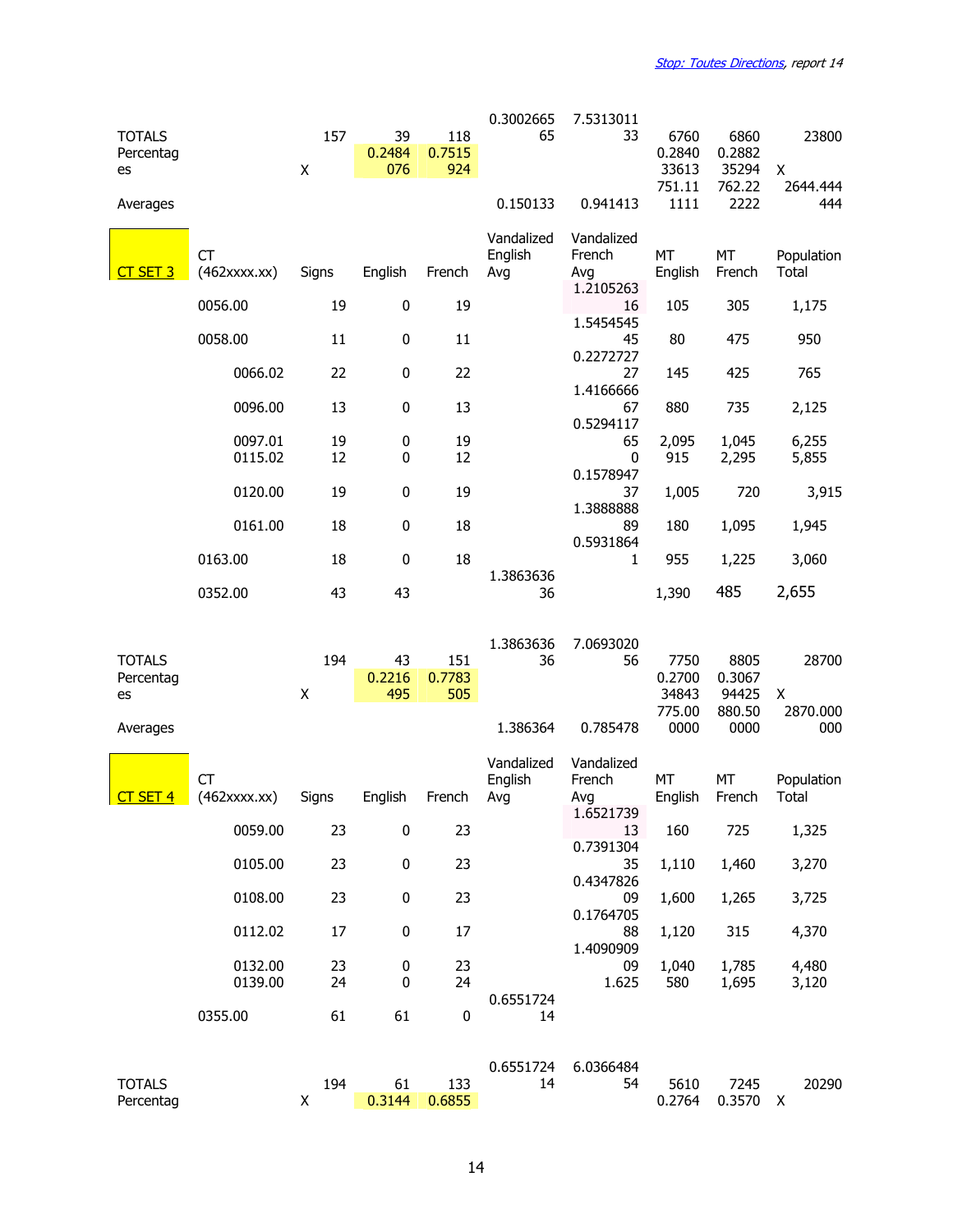| es                               |                                 |          | 33                  | 67                   |                              |                                          | 90882                             | 72449                             |                            |
|----------------------------------|---------------------------------|----------|---------------------|----------------------|------------------------------|------------------------------------------|-----------------------------------|-----------------------------------|----------------------------|
| Averages                         |                                 |          |                     |                      | 0.655172                     | 1.006108                                 | 935.00<br>0000                    | 1207.5<br>00000                   | 3381.666<br>667            |
| $CT$ SET 5                       | <b>CT</b><br>$(462$ xxxx.xx $)$ | Signs    | English             | French               | Vandalized<br>English<br>Avg | Vandalized<br>French<br>Avg              | <b>MT</b><br>English              | MT<br>French                      | Population<br>Total        |
|                                  | 0101.01                         | 31       | $\pmb{0}$           | 31                   |                              | 0.4137931<br>03                          | 1,575                             | 440                               | 4,245                      |
|                                  | 0101.02                         | 27       | $\pmb{0}$           | 27                   |                              | 0.4444444<br>44                          | 1,420                             | 420                               | 3,815                      |
|                                  | 0104.00                         | 28       | 0                   | 28                   |                              | 1.1428571<br>43                          | 975                               | 1,380                             | 2,700                      |
|                                  | 0118.00                         | 30       | $\pmb{0}$           | 30                   |                              | 0.1333333<br>33                          | 865                               | 725                               | 4,415                      |
|                                  | 0382.02                         | 52       | 52                  | $\pmb{0}$            | 0.3269230<br>77              |                                          | 2,050                             | 960                               | 4,485                      |
|                                  |                                 |          |                     |                      |                              |                                          |                                   |                                   |                            |
| <b>TOTALS</b><br>Percentag<br>es |                                 | 168<br>X | 52<br>0.3095<br>238 | 116<br>0.6904<br>762 | 0.3269230<br>77              | 2.1344280<br>23                          | 6885<br>0.3502<br>03459<br>1377.0 | 3925<br>0.1996<br>43947<br>785.00 | 19660<br>X<br>3932.000     |
| Averages                         |                                 |          |                     |                      | 0.326923                     | 0.533607                                 | 00000                             | 0000                              | 000                        |
| SET <sub>6</sub>                 | <b>CT</b><br>$(462$ xxxx.xx $)$ | Signs    | English             | French               | Vandalized<br>English<br>Avg | Vandalized<br>French<br>Avg<br>0.6252525 | MT<br>English                     | MT<br>French                      | Population<br><b>Total</b> |
|                                  | 0162.00                         | 36       | $\pmb{0}$           | 36                   |                              | 25<br>0.9189189                          | 260                               | 895                               | 1,545                      |
|                                  | 0136.00                         | 37       | $\pmb{0}$           | 37                   |                              | 19<br>0.1842105                          | 510                               | 1,325                             | 2,740                      |
|                                  | 0114.00                         | 38       | $\pmb{0}$           | 38                   |                              | 26<br>0.3055555                          | 735                               | 530                               | 2,050                      |
|                                  | 0116.00                         | 36       | $\pmb{0}$           | 36                   | 0.8378378                    | 56                                       | 900                               | 2,225                             | 6,680                      |
|                                  | 0351.00                         | 63       | 63                  | $\pmb{0}$            | 38                           |                                          | 2,615                             | 970                               | 5,120                      |
| <b>TOTALS</b><br>Percentag<br>es |                                 | 210<br>X | 63<br>0.3           | 147<br>0.7           | 0.8378378<br>38              | 2.0339375<br>26                          | 5020<br>0.2768<br>12793<br>1004.0 | 5945<br>0.3278<br>19134<br>1189.0 | 18135<br>X<br>3627.000     |
| Averages                         |                                 |          |                     |                      | 0.837838                     | 0.508484                                 | 00000                             | 00000                             | 000                        |
| T SET 7                          | <b>CT</b><br>$(462$ xxxx.xx $)$ | Signs    | English             | French               | Vandalized<br>English<br>Avg | Vandalized<br>French<br>Avg<br>1.1860465 | MT<br>English                     | MT<br>French                      | Population<br>Total        |
|                                  | 0062.00                         | 49       | $\overline{2}$      | 47                   | 0                            | 12<br>0.5909090                          | 145                               | 425                               | 765                        |
|                                  | 0102.00                         | 44       |                     | 44                   |                              | 91<br>0.0188679                          | 1,470                             | 1,595                             | 4,035                      |
|                                  | 0112.01<br>0353.00              | 53<br>75 | 75                  | 53<br>$\pmb{0}$      | 0.6153846                    | 25                                       | 1,725<br>1,845                    | 325<br>655                        | 5,185<br>2,970             |

15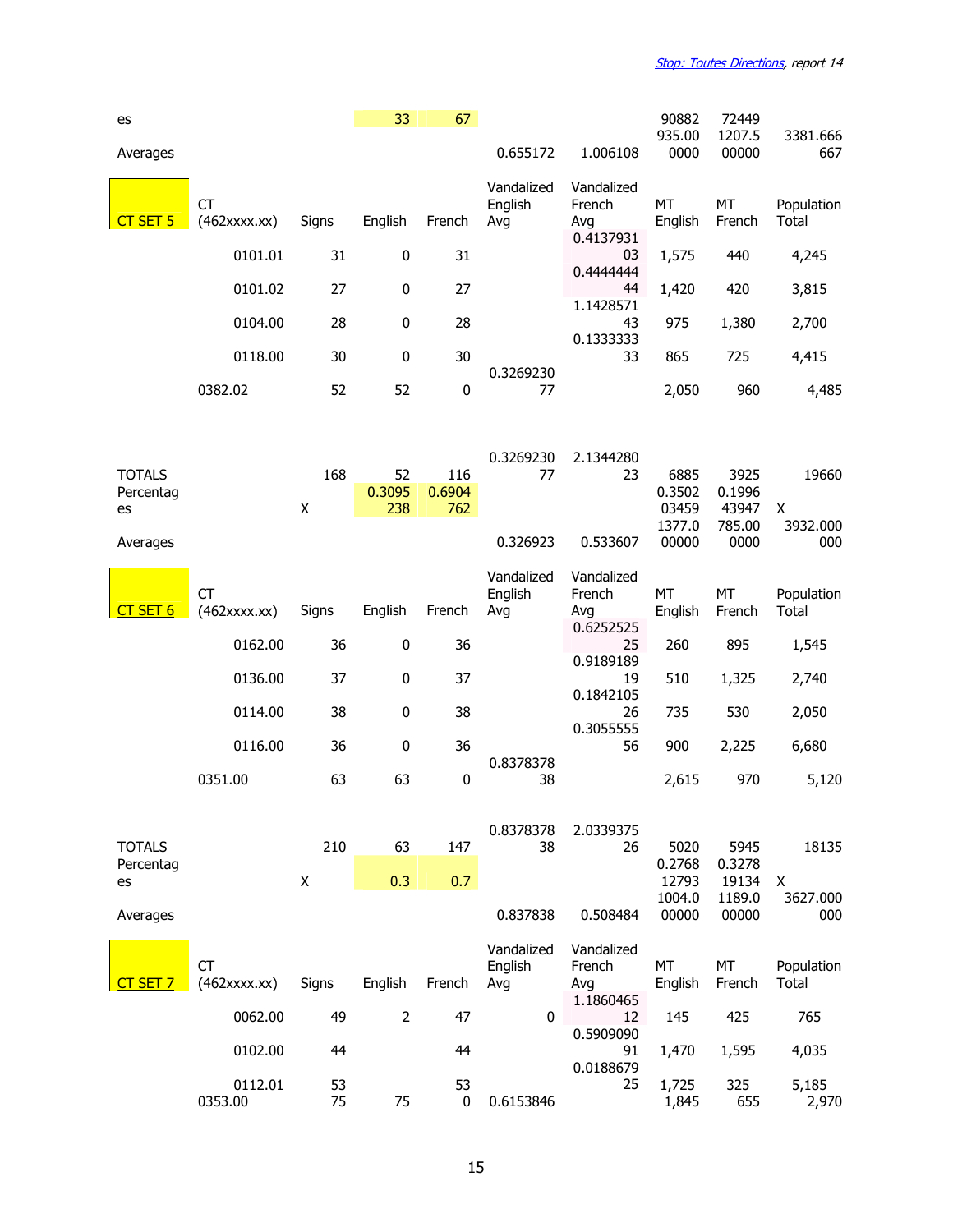| <b>TOTALS</b>       |                                 | 221   | 77        | 144         | 0.6153846<br>15 | 1.7958235<br>28 | 5185            | 3000            | 12955                      |
|---------------------|---------------------------------|-------|-----------|-------------|-----------------|-----------------|-----------------|-----------------|----------------------------|
| Percentag           |                                 |       | 0.3484    | 0.6515      |                 |                 | 0.4002          | 0.2315          |                            |
| es                  |                                 | Χ     | 163       | 837         |                 |                 | 31571<br>1296.2 | 70822<br>750.00 | X<br>3238.750              |
| Averages            |                                 |       |           |             | 0.307692        | 0.598608        | 50000           | 0000            | 000                        |
|                     |                                 |       |           |             | Vandalized      | Vandalized      |                 |                 |                            |
| CT SET 8            | <b>CT</b><br>$(462$ xxxx.xx $)$ | Signs | English   | French      | English<br>Avg  | French<br>Avg   | MT<br>English   | МT<br>French    | Population<br><b>Total</b> |
|                     |                                 |       |           |             |                 | 0.3404255       |                 |                 |                            |
|                     | 0094.01                         | 47    | $\pmb{0}$ | 47          |                 | 32<br>0.4253623 | 2,220           | 940             | 5,915                      |
|                     | 0119.00                         | 61    | 0         | 61          |                 | 19              | 1,275           | 555             | 6,635                      |
|                     | 0383.02                         | 58    | 52        | 6           | 0.1258322<br>24 | 0.1857523<br>66 | 3,655           | 1,035           | 7,265                      |
|                     |                                 |       |           |             |                 |                 |                 |                 |                            |
|                     |                                 |       |           |             |                 |                 |                 |                 |                            |
| <b>TOTALS</b>       |                                 | 166   | 52        | 114         | 0.1258322<br>24 | 0.9515402<br>17 | 7150            | 2530            | 19815                      |
| Percentag           |                                 |       | 0.3132    | 0.6867      |                 |                 | 0.3608          | 0.1276          |                            |
| es                  |                                 | X     | 53        | 47          |                 |                 | 37749<br>2383.3 | 8105<br>843.33  | X<br>6605.000              |
| Averages            |                                 |       |           |             | 0.125832        | 0.317180        | 33333           | 3333            | 000                        |
|                     |                                 |       |           |             | Vandalized      | Vandalized      |                 |                 |                            |
|                     | <b>CT</b>                       |       |           |             | English         | French          | МT              | МT              | Population                 |
|                     |                                 |       |           |             |                 |                 |                 |                 |                            |
| CT SET 9            | $(462$ xxxx.xx $)$              | Signs | English   | French      | Avg             | Avg             | English         | French          | Total                      |
|                     | 0128.00                         | 56    | 7         | 49          | 0.1428571<br>43 | 0.2244897<br>96 | 1,610           | 925             | 3,580                      |
|                     |                                 |       |           |             |                 | 0.1636363       |                 |                 |                            |
|                     | 0111.00                         | 56    | $\pmb{0}$ | 56          | 0.1410256       | 64              | 1,950           | 1,550           | 6,480                      |
|                     | 0380.00                         | 78    | 78        | $\mathbf 0$ | 41              |                 | 1,895           | 495             | 3,985                      |
|                     |                                 |       |           |             |                 |                 |                 |                 |                            |
|                     |                                 |       |           |             | 0.2838827       | 0.3881261       |                 |                 |                            |
| <b>TOTALS</b>       |                                 | 190   | 85        | 105         | 84              | 6               | 5455            | 2970            | 14045                      |
| Percentag<br>es     |                                 |       | 0.4473    | 0.5526      |                 |                 | 0.3883          | 0.2114          |                            |
|                     |                                 | Χ     | 684       | 316         |                 |                 | 94446<br>1818.3 | 63154<br>990.00 | $\mathsf{X}$<br>4681.666   |
| Averages            |                                 |       |           |             | 0.141941        | 0.194063        | 33333           | 0000            | 667                        |
|                     |                                 |       |           |             | Vandalized      | Vandalized      |                 |                 |                            |
| <b>CT SET</b><br>10 | <b>CT</b><br>$(462$ xxxx.xx $)$ | Signs | English   | French      | English<br>Avg  | French<br>Avg   | MT<br>English   | MT<br>French    | Population<br>Total        |
|                     |                                 |       |           |             |                 | 0.3384615       |                 |                 |                            |
|                     | 0113.00                         | 65    | $\pmb{0}$ | 65          |                 | 38<br>0.8666666 | 980             | 1,210           | 5,100                      |
|                     | 0100.00                         | 73    | $\pmb{0}$ | 73          | 0.6210526       | 67              |                 |                 |                            |